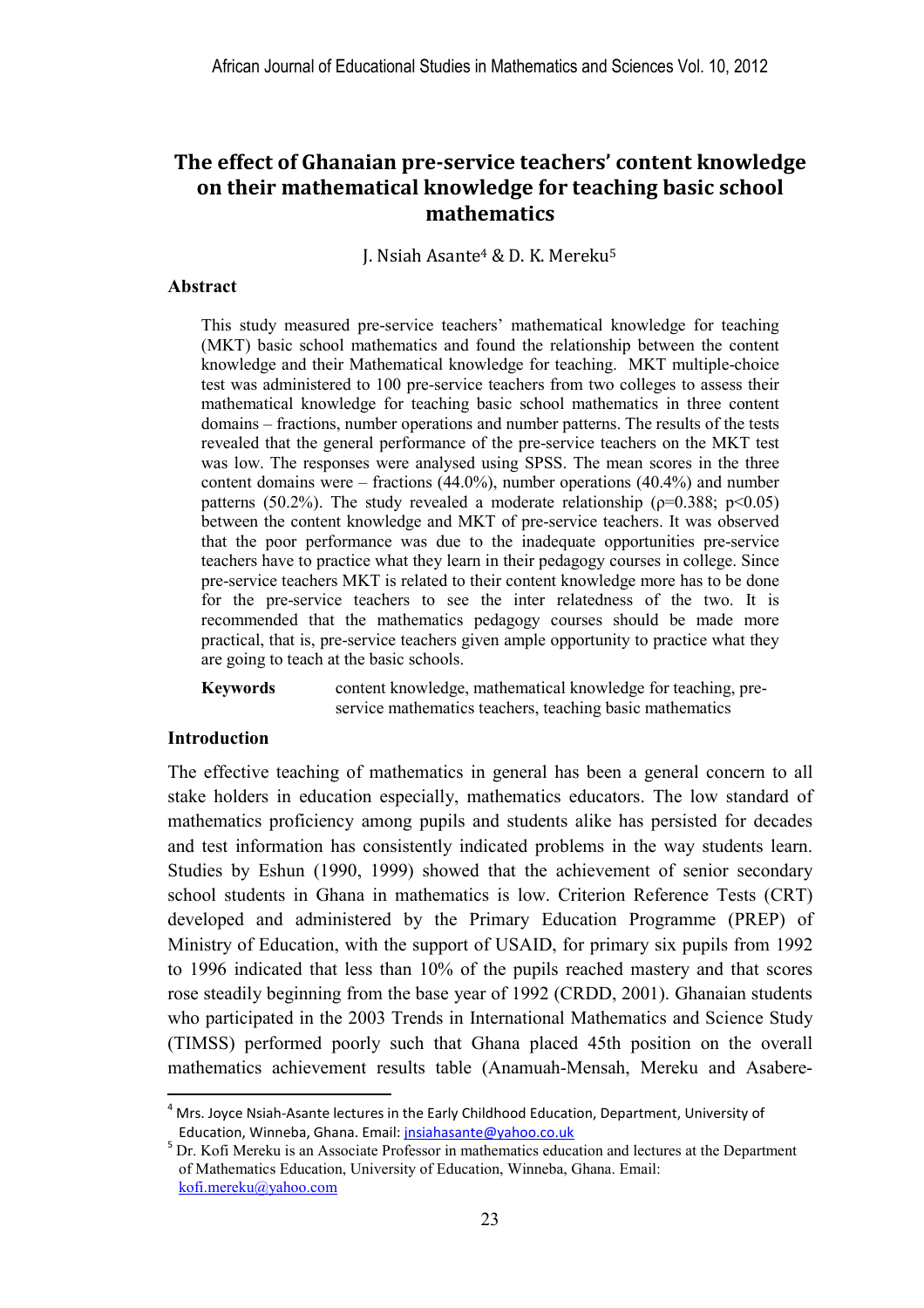*J. Nsiah Asante & D. K. Mereku*  Ameyaw, 2004). In TIMSS 2007 Ghana's JHS students scores were lower than those obtained by all participating African countries although; there was an improvement in performance over that of 2003.Ghana's scores were among the lowest, and were statistically significantly lower than the TIMSS scale score average of 500 (Anamuah-Mensah, Mereku and Ghartey-Ampiah, 2008).

At the primary level, the National Education Assessment (NEA) results indicate that the mean scores percent in mathematics for P3 and P6 respectively were 36.6% and 34.4% which revealed poor performance in mathematics (Adu, Acquave, Buckle  $\&$ Quansah, 2005). In 2007, the NEA results indicated that the performance of pupils was weak in both English and Mathematics in the two class levels. The mean scores in Mathematics for P3 and P6 respectively were 35.0% and 35.7% (Adu, Acquaye, Buckle & Quansah, 2007).

In an investigation into factors that influence Teachers' content coverage in primary mathematics, Mereku (2004) debunked the educational administrators claims that the poor performance of pupils in the subject was due mainly to lack of confidence and competence on the part of teachers to teach the content of the materials and to use the prescribed methods to facilitate the learning of mathematics in primary schools. However, a decade ago, Dotse (1999) argued that teachers should be blamed for the poor performance of students. Asiedu–Addo and Yidana, 2000) indicated that the low performance in mathematics at the pre-tertiary level of the Education system could be attributed to the low content base of teachers of mathematics. In this study however, the problem of poor performance in mathematics was traced to pre-service teachers' lack of "Mathematical Knowledge for Teaching" (MKT). The study embraces the MKT research whose proponents have conceived that teachers' opportunities to learn must equip them with the mathematical knowledge and skill needed which will enable them to teach mathematics effectively (Ball, 2003). This study therefore draws largely from the MKT work of a team of researchers from the University of Michigan (Ball, Hill and Bass, 2004).

Policy documents indicate that the main objectives of teacher training programmes are to raise the academic level of student teachers, to increase exposure to classroom experience, and, through specific education courses, make them aware of teaching strategies based on pedagogic principles (Akyeampong, Ampiah, Fletcher, Kutor & Sokpe, 2000). Thus, the thrust of pre-service Teacher Education (TE) programme in Ghana appears to be to develop a teacher knowledgeable in the subject areas, and equipped with some fundamental skills of teaching. In effect, it aims at producing a teacher who possesses a critical mass of pedagogical content skills and knowledge which are considered essential to the promotion of children's learning in classrooms.

Ghana has thirty eight (38) Colleges of Education (CE). Individuals who are enrolled into the colleges are known as Pre-service teachers. Pre-service teachers are selected into the CE by virtue of their performance in the West Africa Senior Secondary Certificate Examination (WASSCE) and a selection criteria set by the Teacher Education Division (TED) of GES. The CE operates the semester system. Currently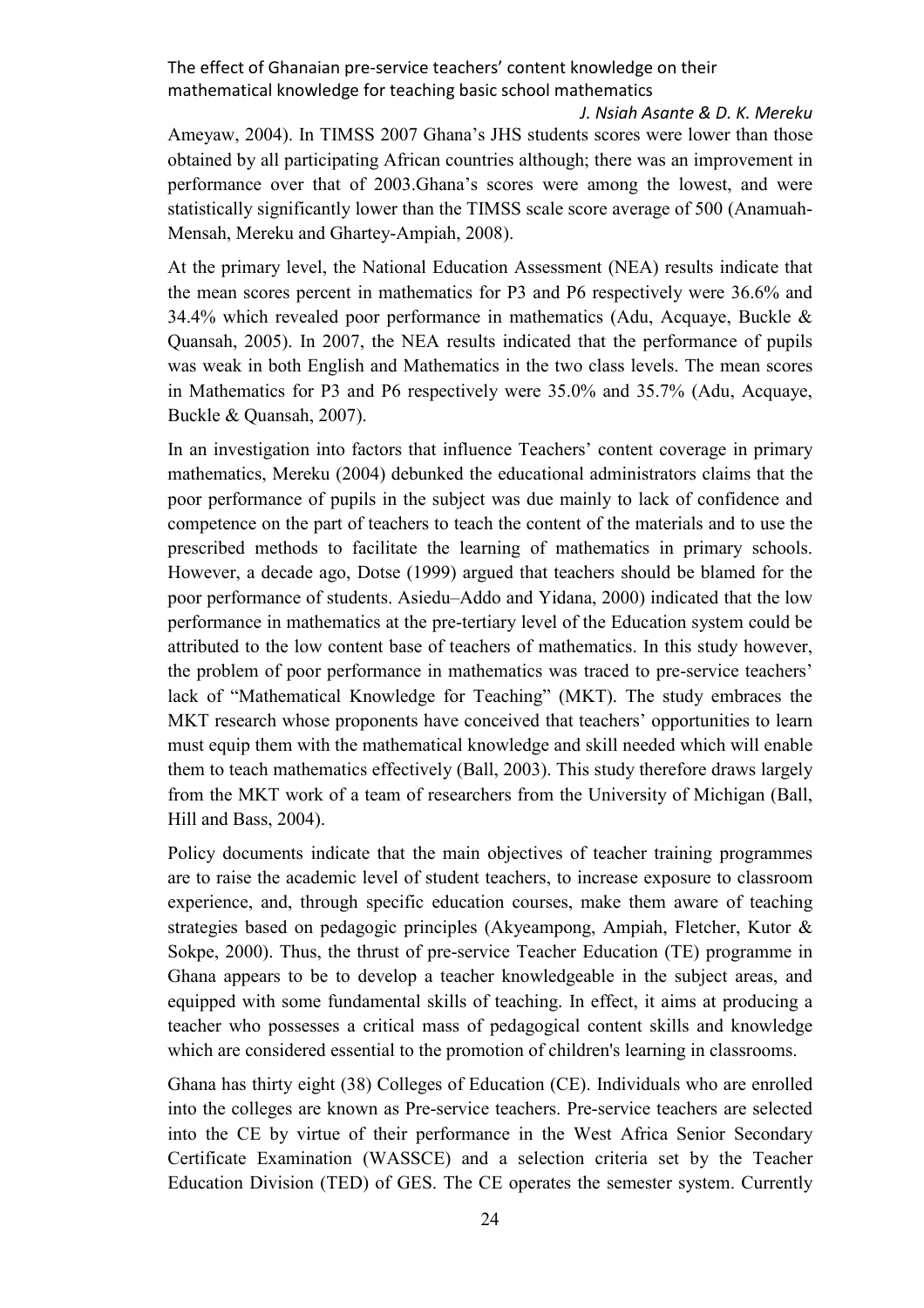each pre-service teacher goes through four semesters in college, and one academic year of internship in a Basic School. Pre-service teachers are taken through well planned series of courses to equip them to teach all subjects in the basic school curriculum. The mathematics courses offered at the CE comprises of Content and Methodology. The method courses are offered in the second year of the programme by which time the trainees had already been taken through the basic mathematics content course. It is worth noting that the DBE programme places a great deal of emphasis on content to ensure a sound mathematical knowledge.

## **Teacher Knowledge and Theoretical perspectives on MKT**

A number of studies have attempted to define the nature and the components of teacher knowledge that is necessary for mathematics teaching. Shulman's work initiated the characterization of teacher knowledge (Shulman, 1986; 1987). He distinguishes three categories that describe teacher content knowledge, the subject matter content knowledge – which is the comprehension of the subject appropriate to a content specialist in the domain, the pedagogical content knowledge – to refer to the special nature of the subject-matter knowledge required for teaching that is, the understanding of how particular topics, principles, strategies and the like in specific subject areas are comprehended or typically misconstrued; and the curricular knowledge to mean the familiarity with the ways in which knowledge is organized and packaged for instruction in texts, programs, media, workbooks, other forms of practice, and the like (Shulman, 1986a). From the wide-ranging issue of subjectmatter content knowledge, Shulman chose to focus on the claim that "the teacher need not only understand that something is so, the teacher must show why it is so" (Shulman, 1986b).

Although these categories are not specific to mathematics teaching, many researchers in mathematics education have used these as a framework of their work (Potari, Zachariades, and Pitta-Pantazi, 2008). In particular, the notion of pedagogical content knowledge which identifies the special kind of teacher knowledge that links content and pedagogy is used as the basis to define the specialized mathematical knowledge that the teacher needs.

This study however is based on the assumption that effective teaching requires teachers to attend to and endeavour to understand the mathematical ideas and reasoning of their students (Sowder, in press). In agreement with Shulman (1986) who identified content knowledge, pedagogical content knowledge and curricular content knowledge; my perspective recognises that to teach a school subject like mathematics effectively necessitates knowledge of mathematics that "goes beyond the knowledge of subject matter per se to the dimension of subject matter knowledge for teaching" (Shulman, 1986). However the researcher's view of mathematical knowledge for teaching transcends an epistemological stance that it entails "ways of representing and formulating the subject that make it comprehensible to others" (Shulman, 1986).

For more than a decade, Ball and her colleagues have been developing on a programme of research using Shulman's (1986) view as a reference point. In 1997,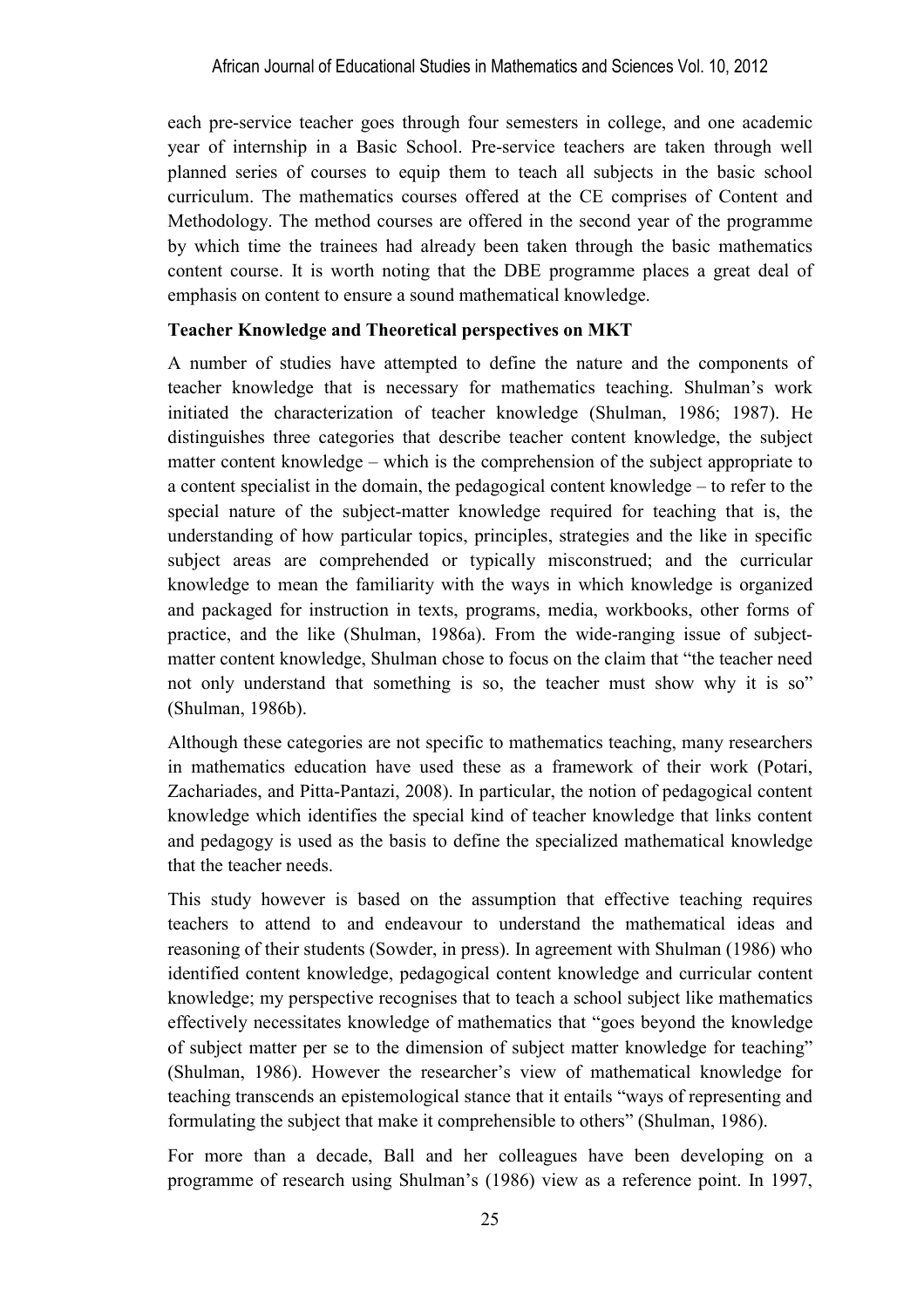*J. Nsiah Asante & D. K. Mereku* 

they began a close examination of the actual work of teaching elementary school mathematics. They noted all the challenges in the work of teaching that draw on mathematical resources, and then analyzed the nature of such mathematical knowledge and skills and how they are held and used in the work of teaching. From this they derived a practiced-based portrait of what they call "Mathematical Knowledge for Teaching" (MKT) - a kind of professional knowledge of mathematics different from that demanded by other mathematically intensive occupations, such as engineering, physics, accounting, or carpentry. In this framework the researcher believes in the perspectives of MKT and the domains of MKT tied to the work of teaching.

Ball and Bass (2000) used the term MKT to capture the complex relationship between mathematics content knowledge and teaching. Brink (2007) contends MKT is the domain of knowledge that a teacher uses in the act of teaching. Sleep and Ball (2007) defined Mathematical Knowledge as skill, habits of mind that are entailed by the work of teaching. Wagner and Speer, (2008) added that MKT is a resource that teachers draw upon to accomplish a variety of teaching-related tasks such as following students' mathematical thinking, evaluating the validity of student-generated strategies, and making sense of a range of student - generated solution path MKT simply means the mathematical knowledge used to carry out the work of teaching.

Ball, Bass, Sleep and Thames (2008) in a draft on 'A theory of Mathematical Knowledge for Teaching' cited the following as an example of MKT by asking what kinds of common and specialized mathematical knowledge and skills that are needed for the distinctive work of teaching? To illustrate, they examine a simple subtraction computation:

| 168 | 307 |  |
|-----|-----|--|
|     |     |  |

Most remember an algorithm that produces the answer, 139:

$$
\frac{307}{168}
$$
\n-168\n139

It is necessary to be able to perform this calculation in teaching. This is what they termed common content knowledge (CCK), shared by most educated adults. But being able to carry out the procedure is not sufficient for teaching it. For instance, this algorithm is one with which many primary school children struggle, often making errors. One common error is:

$$
\begin{array}{r} 307 \\ -168 \\ \hline 261 \end{array}
$$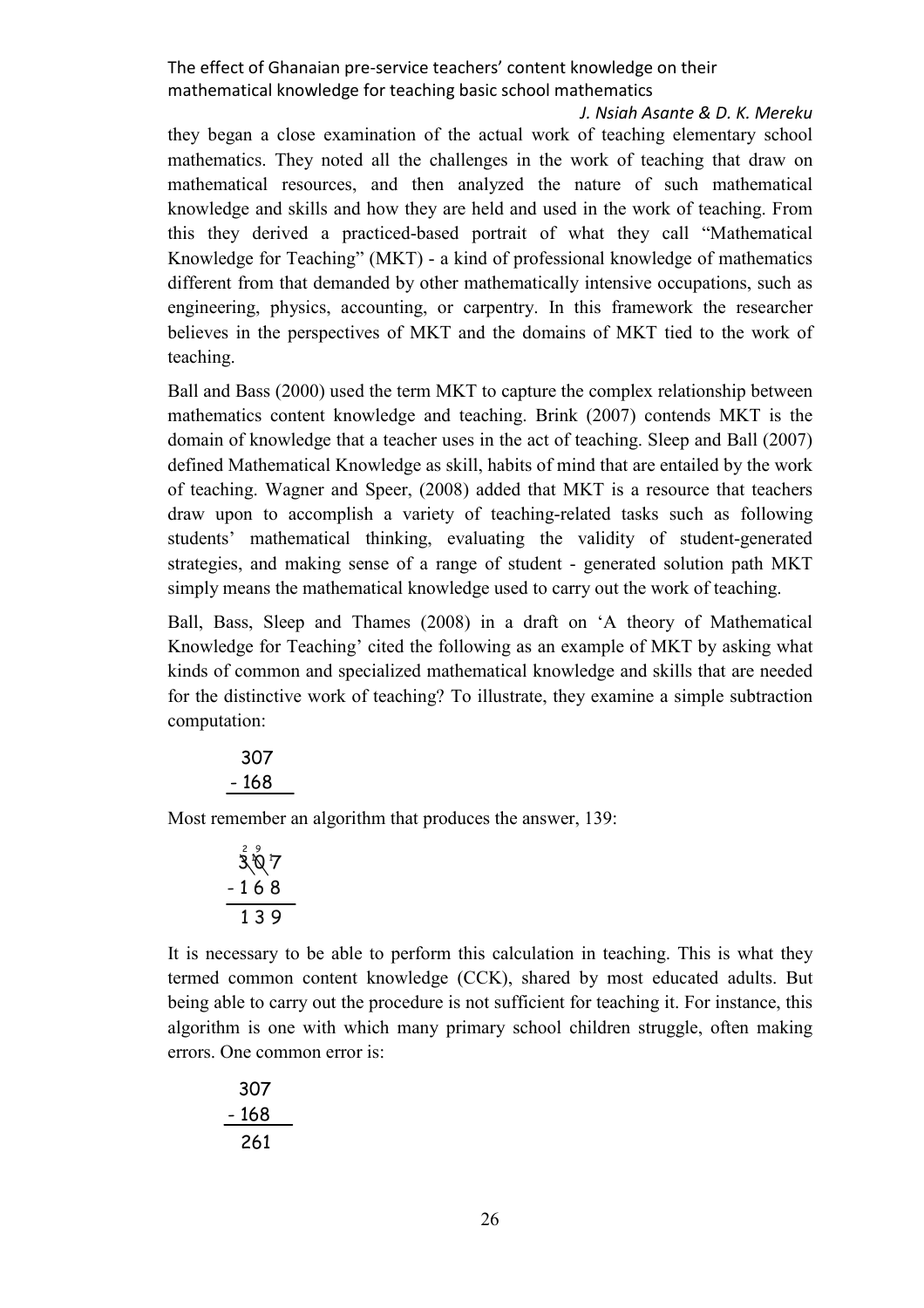They explained that a teacher needs to be able to do more than just immediately spot that 261 is incorrect. Skilled teaching requires being equipped to help a student learn to get it right. A teacher with specialized content knowledge (SCK) can analyze the site and source of errors. Here, for example, a student has, in each column, calculated the difference between the two numbers, or subtracted the smaller digit from the larger one. Teachers need to be able to perform such error analysis, efficiently and fluently. Such analysis often requires specialized knowledge of mathematics, detailed in ways that most adults do not have at their fingertips.

Apart from error analysis, teaching also involves explaining procedures such as this one. One could give a set of procedural directions specific to this calculation, but this would not generalize to, for instance, 314–161, where one only "crosses out" and "puts" once, not twice. It also does nothing to show why the procedure works. What is an effective way to represent the meaning of the subtraction algorithm – not just confirm the answer, but show what the steps of the procedure mean, and why they make sense?

They made clear the fact that, teaching also involves considering what numbers is strategic to use in an example. 307 and 168 may not be ideal choices to make visible the conceptual structure of the algorithm. They further raised these questions; what is revealed by numerical examples that require two regroupings instead of one, or by a sequence of examples from ones requiring no regrouping to ones that require several? What about the role of zeros at different points in the procedure? Questions such as these require a kind of mathematical insight and problem solving unique to teaching.

Ball, et. al., (2008) continued that teachers should not lost sight of the fact that, the illustration involves knowing nothing about students and nothing yet implies a particular course of pedagogical action. Each step in the example so far has involved a deeper and more explicit knowledge of subtraction than that entailed by simply performing the calculation. Each step points to some element of knowing mathematics in ways central to teaching it. The example therefore helps to clarify that knowing mathematics for teaching demands a kind of depth and detail not needed for carrying out the algorithm reliably. Second, the example also shows that there are predictable and persistent tasks that teachers face that are deeply entwined with mathematics and mathematical reasoning, figuring out where a student has gone wrong (error analysis), explaining the basis for an algorithm and showing why it works (principled knowledge of algorithms, and reasoning), and selecting strategic examples (mathematical problem solving). It is important to note that each of these common tasks of teaching is as much a mathematical undertaking as it is a pedagogical one. The argument is not that teaching requires only content knowledge rather; it is that teaching demands in addition to many other resources - a specialized kind of content knowledge too often overlooked.

# **Content Knowledge of pre-service teachers**

In contrast to MKT, Content Knowledge as explained by Shulman, (1986a) is subject matter knowledge which is the comprehension of the subject appropriate to a content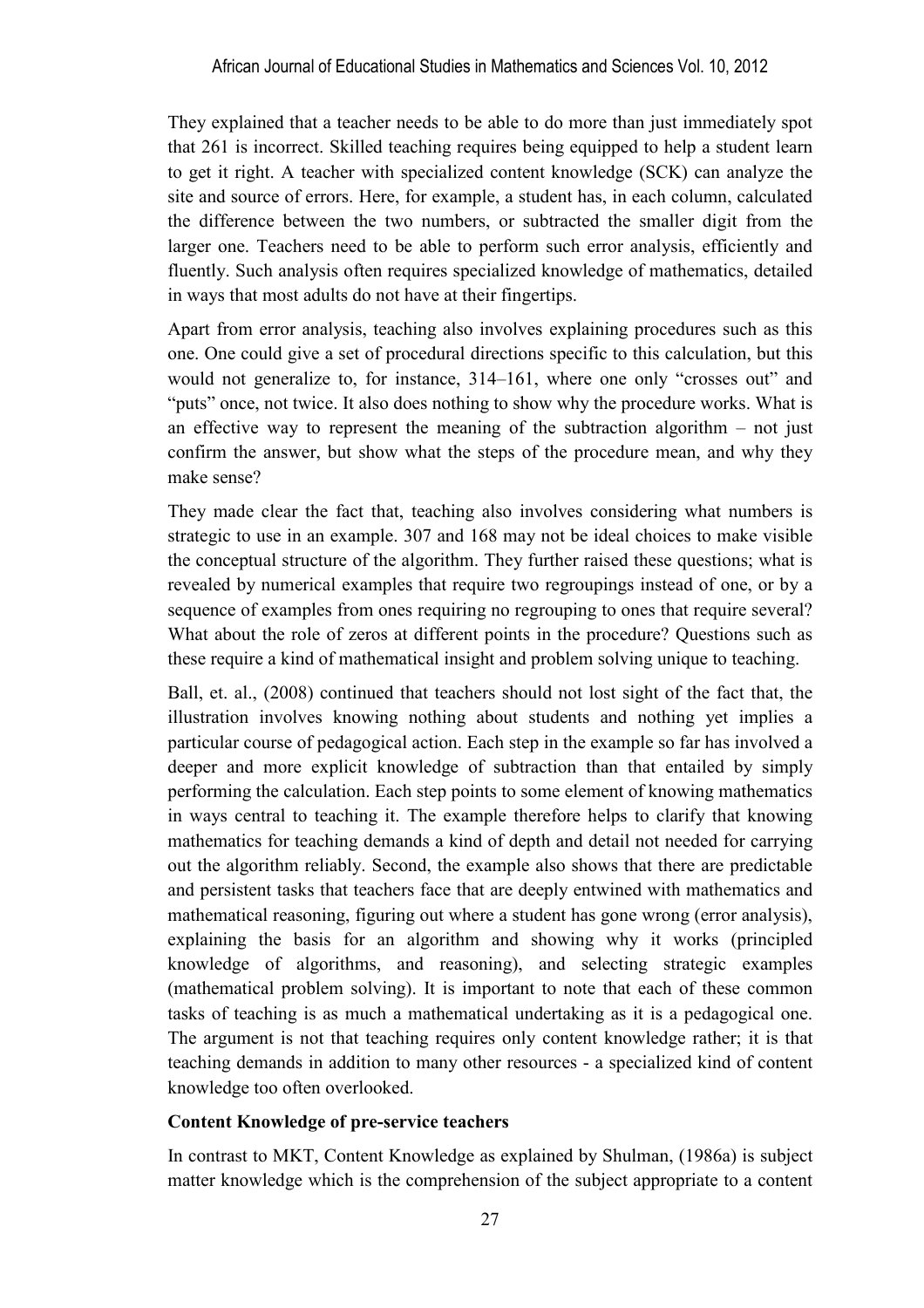#### *J. Nsiah Asante & D. K. Mereku*

specialist in the domain. Content Knowledge has a crucial effect on a teacher's response to various class situations, such as when a JHS 1 student claims that the minuend is always greater than the subtrahend. It is therefore important that teachers know the topics and procedures that they teach, primes, equivalent fractions, functions, factoring and so on. It is for this reason that Teacher Education and policy makers of Teacher Education have designed the DBE mathematics course to include Content Knowledge. Phillip, Armstrong and Berzuk (1993) suggested that in order to build pre-service teachers' sense of content knowledge for teaching mathematics, Colleges of education need to help pre-service teachers spend as much time as possible with the content they will be teaching while exploring the ways in which primary students develop conceptions and misconceptions about this content. Ball et al. (2005) stressed the importance of allowing pre-service teachers opportunities to review basic mathematical concepts, discuss other ways to solve problems, and explore using various representations in order to support their content knowledge for teaching mathematics.

Upon examining effective ways to increase content knowledge for teaching elementary school mathematics, Hill and Ball (2004) found that out of 15 professional development institutes in California, in-service teachers demonstrated the greatest growth through professional development that focused on mathematical content and problems they would face as teachers. They again suggested focusing on mathematical content demonstrate the greatest growth in content knowledge for teaching mathematics.

A critical examination of the way teachers are prepared in Ghana seem to support the view that teachers are to be blamed for the poor performance in the subject. A study conducted by Obeng, Opare and Dzinyela (2003) indicated that trainees were not strong enough in subject matter content. Akyeampong (1999) pointed out earlier that graduate of teacher training colleges are ill-prepared in facilitating learning in basic schools. This, Quagrain (1999) also made a similar observation that most beginning teachers are seen as woefully unprepared for the complex and demanding tasks of the classroom, and Pre-service Teacher education has been regarded as pathetically weak and beginning teachers are found wanting and desperate in their initial experience. This observation has not changed because pre-service teachers are still exhibiting weak performances in their 'End of Semester Examination' (Institute of Education, 2006, 2007). These give the impression that there has been little improvement in mathematics education. This is to be expected because most teachers like most other adults in this country are graduates of the very system we seek to improve. Their own opportunities to learn mathematics have been uneven, and often inadequate, just like those of their non-teaching peers.

The question now is what can be done to raise the state of mathematics in our country? If the pre-service teachers who are to impart the knowledge are not up to the task, then what will become the standard of mathematics education in our country? Perhaps one way of resolving this non performance in mathematics education is by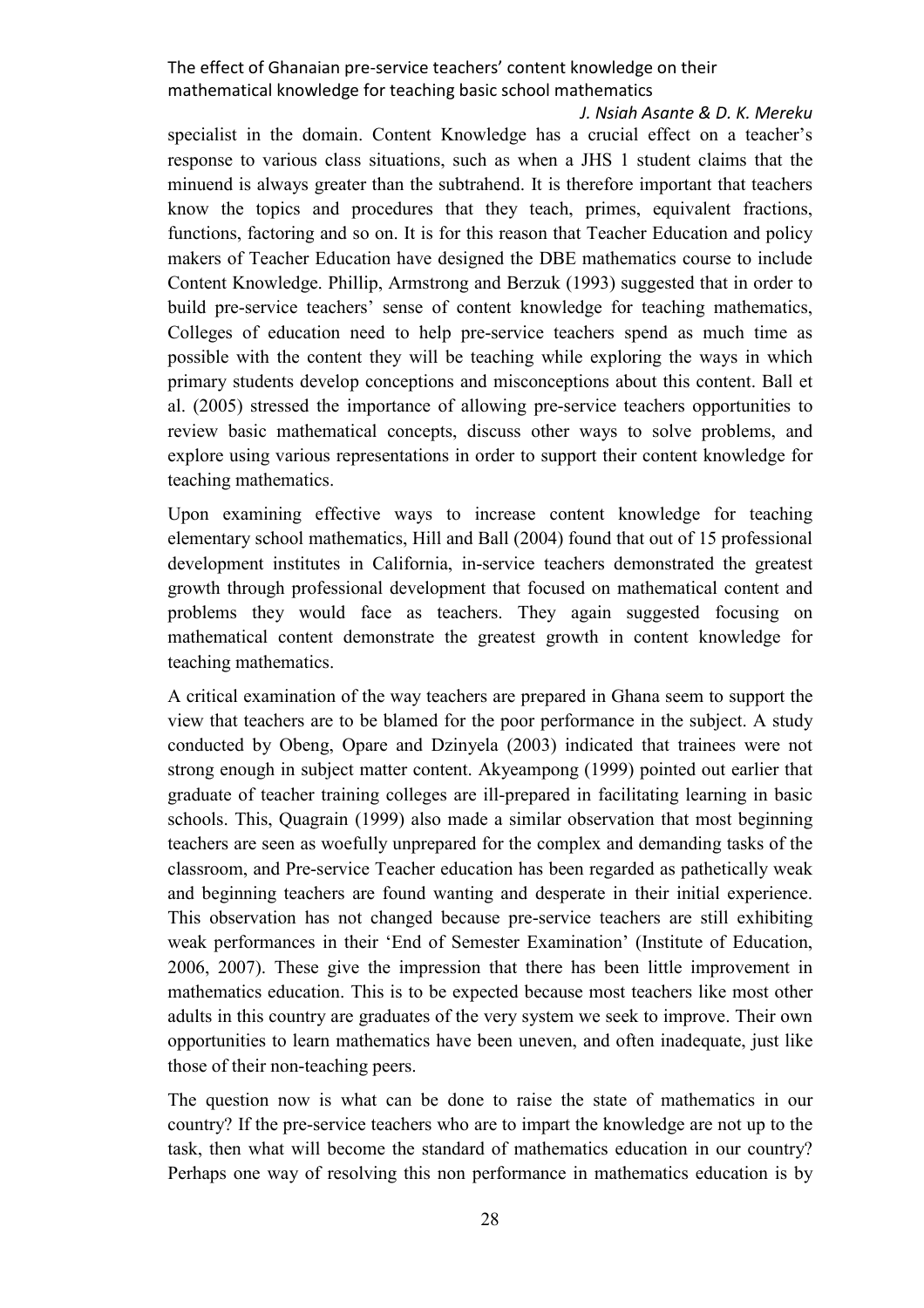ensuring that basic teachers' Mathematical knowledge for Teaching (MKT) is firmly grounded. This is because studies have shown that teachers' mathematical knowledge helps support increased student achievement, because the better that teachers are at understanding mathematics in ways that give them flexibility and insight, the more their students learn (Ball, Hill and Bass, 2005).

Having been established that one of the most important factors which influence students' performance are the mathematics teachers and the mathematics lessons they receive in school; it is significant that a comprehensive look is made into the Mathematical Knowledge for Teaching (MKT) of pre-service teachers in ascertaining whether the mathematics course of the DBE progamme help develop their MKT. In a bid to looking into their MKT level, the study sought to find out how the pre-service teachers fared in the three content domains of the MKT test tested?

## **Methodology**

## Design and sample

The design used for this study was survey in which multiple choice test questions were administered to pre service teachers to assess their mathematical knowledge for teaching basic school mathematics. The study targeted all pre-service teachers in the Colleges of Education (CE) in Ghana but only two colleges (located at Mampong in the Ashanti Region of Ghana) were purposively selected. A total of 100 pre-service teachers were randomly selected and used for the study. The selection of these colleges was based largely on proximity, familiarity and accessibility to the researcher. Again, the two schools happened to be all single sex schools which represented both sexes of the larger population and for the fact that all colleges have similar characteristics; they were highly representatives of the population.

### Instrumentation

The instrument used in the data collection is the MKT test and the results (CK) of the pre-service teachers' first year content examination results. The MKT test items used in assessing the pre-service teachers' knowledge was adapted from the MKT measures developed by a research team in Michigan University (Ball et al., 2005). These items require that teachers respond to mathematical issues that arise in teaching, like assessing pupils' mathematical work, representing numbers and operations in the context of instructions, or explaining common mathematical rules or procedures. The questions also involved mathematical knowledge used to carry out the work of teaching mathematics like explaining terms and concepts to students, interpreting students' statements and solution, using representation accurately in the classroom. The MKT test consisted of 20 multiple choice items with some isolated items having three or more sub-items which made a total of 37 items. The MKT multi-choice items were scored using a rating of 0 and 1 for wrong and right responses respectively. The results were then converted to 100%. The MKT measures have a wide range of questions on various topics but in this particular study only three content domains identified in the DBE mathematics course was considered. This is to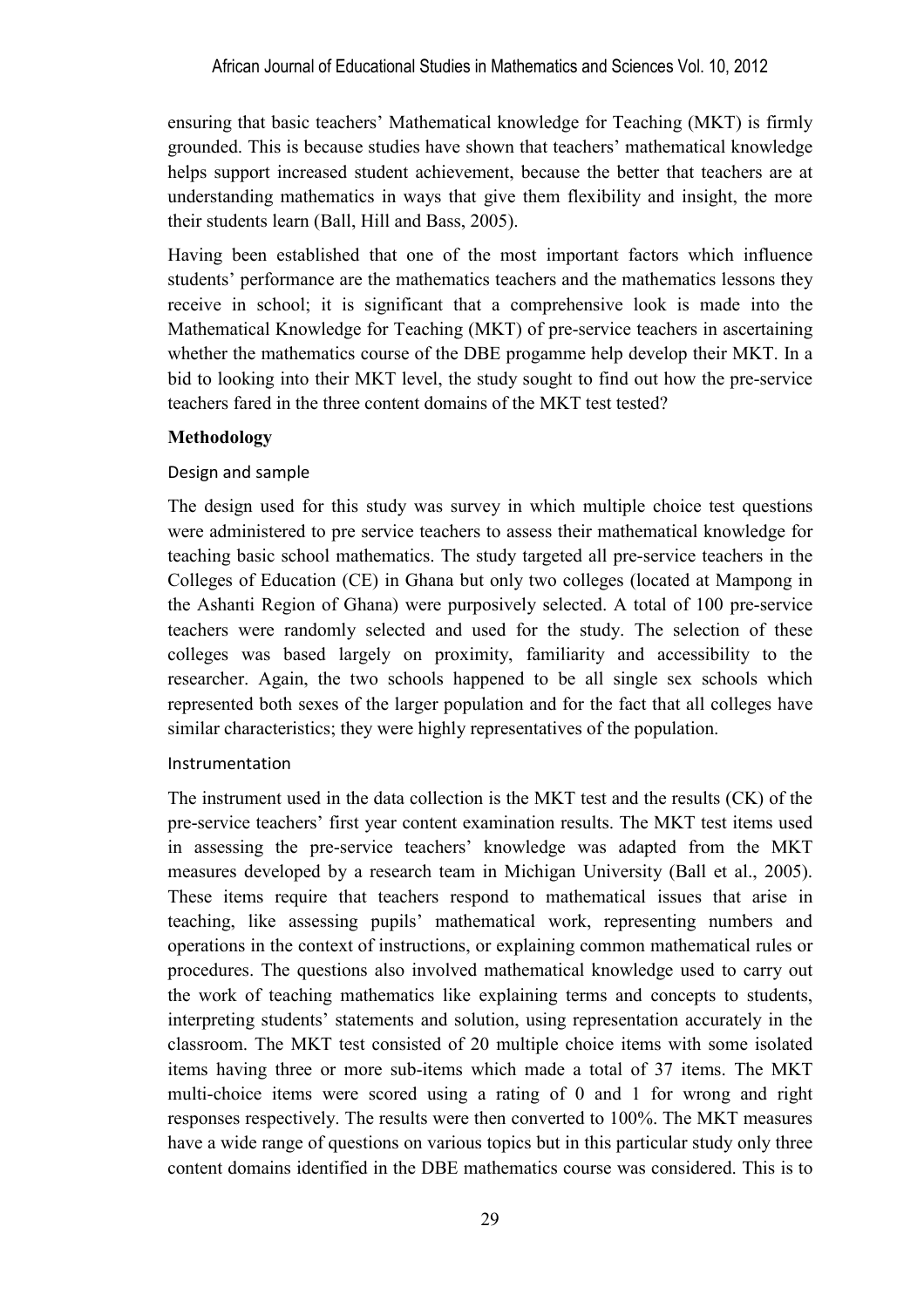*J. Nsiah Asante & D. K. Mereku*  say that not all the topics in the DBE mathematics course were covered in this study

therefore caution should be exercised in generalizing the results for the entire content of the DBE mathematics course.

Records on respondents' performance in their first year mathematics content examination were collected from the colleges. The DBE examination is moderated by the Institute of Education, UCC. The examination is taken at the end of each semester and is scored 70% of the total mark (100%) whiles 30% of the mark is internally moderated at the various colleges through continuous assessment.

## Reliability and Validity

To ensure the validity of the MKT test colleague mathematics tutors from the CEs were made to confirm whether the content of the MKT are within the course outline of the DBE programme. A pilot test of the instruments was carried out with 30 preservice teachers of a college in the Central Region. The emphasis of the pilot study was to make sure that the items were clear and void of ambiguities to the pre-service teachers. A discussion held after the pilot study with respondents indicated that the MKT items do not deviate from what they learnt at college and are similar to the experiences they encounter on the field. It is worth noting that the pre-service teachers used for the pilot study did not form part of the sample for the study.

However the reliability of the MKT measures was not computed in this study since earlier study has tested and established the test to be reliable and valid (Hill, Shilling and Ball, 2004). Previous work of Hill, Shilling and Ball (2004) had shown that a MKT measure composed of multiple-choice items representing teaching-specific mathematical skills can both reliably discriminate among teachers and meet basic validity requirements for measuring teachers' mathematical knowledge for teaching.

The researcher visited the sampled colleges in the latter part of the first semester of the CE to discuss the study and sought permission from the Heads of Department, where she obtained information from the teaching practice coordinators on the various villages pre-service teachers were stationed. This enabled her to select nearby villages which host pre-service teachers from the two colleges.

The test was self-administered to pre-service teachers in their various schools at the villages in the fourth week into the second term of the Basic School academic calendar. Pre service teachers had two hours to respond to both tests with the researcher playing the supervisory role to ensure that they did independent work.

# **Results and data analysis**

The data collected was analysed quantitatively. The Statistical Package for Social Sciences (SPSS) was applied for the analysis of data. The data of the MKT test was coded and keyed into the SPSS for the statistical analysis. The preliminary analyses were done using descriptive statistics as well as absolute figures and percentages to describe the general characteristics and properties of the variables being examined.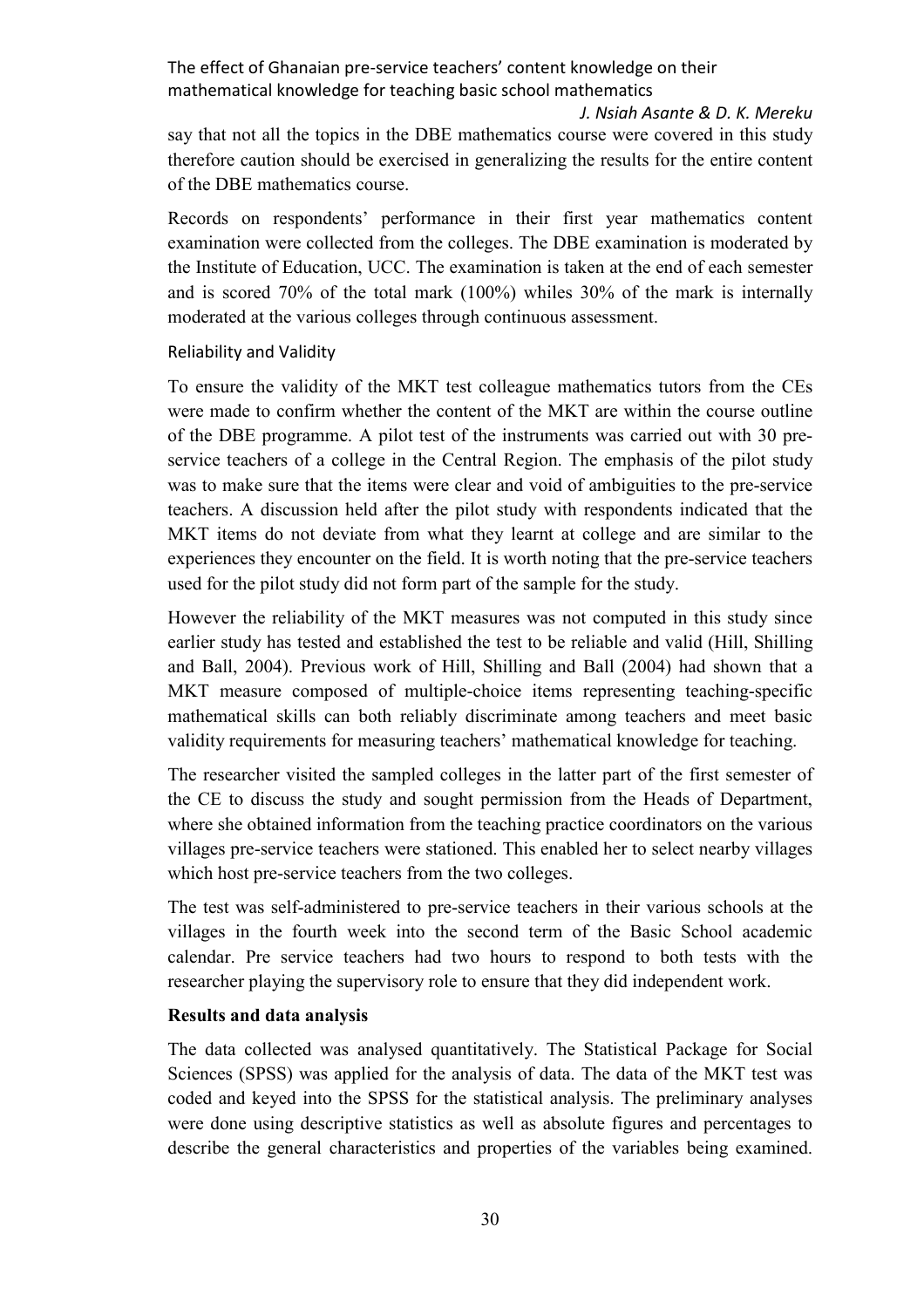## Overall Performance on the MKT test

The general performance of pre-service teachers on the MKT test was low. Most of them scored less than half the total mark. The highest score on the test was 73% and the lowest was 19%. Majority (75%) of pre-service teachers had between 32%-51%. Only eight (8%) pre-service teachers had marks ranging from 60%-73%. In all 32% of them had above 50% which is the pass mark in the DBE programme whilst 68% had marks below 50% (Appendix 2).

| Table 1 Overall MKT score |     |         |         |      |                |  |
|---------------------------|-----|---------|---------|------|----------------|--|
|                           |     | Minimum | Maximum | Mean | Std. Deviation |  |
| <b>MKT</b> Score          | 100 | 19      |         | 45.5 | 96             |  |

Table 1 shows the minimum and maximum marks made by the pre-service teachers in the MKT test. The mean mark made was 45.5 with a standard deviation of 9.6. Table 2 shows the range of scores as indicated by the 5th and 90th percentiles. The 5th percentile score indicates the highest score obtained by the bottom 5% (27) whilst the 90% shows the top 10% least score of 58. The range is from 27 to 58 (i.e. a difference of 31 scores) which shows how close pre-service teachers scores were in their MKT abilities.

#### **Table 1 Percentiles of MKT Score**

|                      | 5th        | 10th       | 25 <sub>th</sub> | 50th       | 75th       | 90th       |
|----------------------|------------|------------|------------------|------------|------------|------------|
| Percentile           | Percentile | Percentile | Percentile       | Percentile | Percentile | Percentile |
| <b>Percent Score</b> |            | ົ<br>ے د   | 4.               | 46         |            | 58         |

#### **Figure 1 Pre-service teachers' performance on the MKT test**

The pre-service teachers' performances were further examined under three content domains - fractions, number and number operations, and number patterns.

### **Discussion**

The results of the content domains have been graphed in Figure 2. The pre-service teachers' performance in Number patterns and rules were better than Fractions and Number Operations (see Figure 2). The least scored was Number Operations which the researcher feels should have been best scored by pre-service teachers. This is because the types of questions asked in this domain were similar to those that the preservice teachers encounter in the classrooms daily.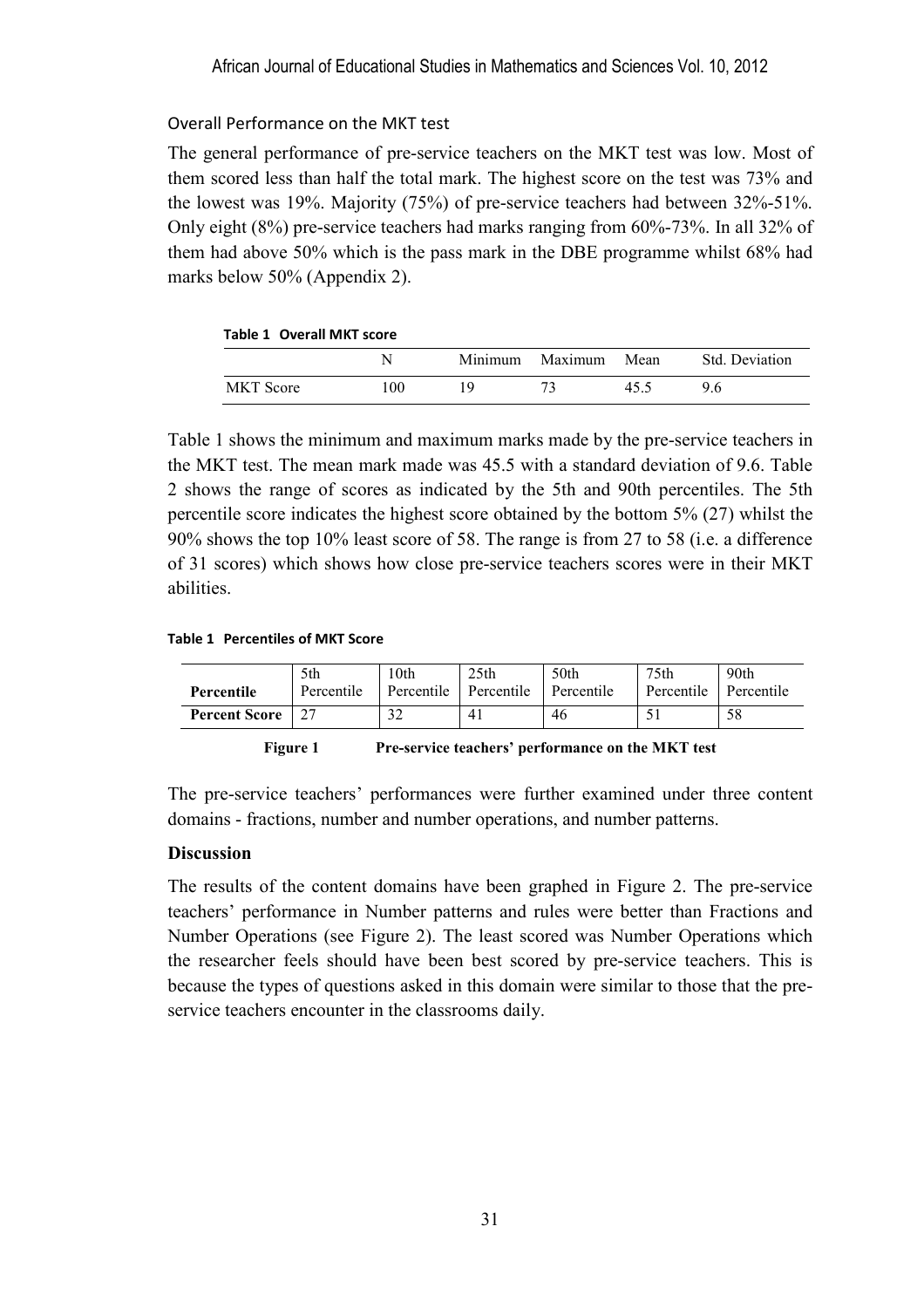*J. Nsiah Asante Asante & D. K. Mereku* 



**Figure 2 Mean Scores on the Content domains of the MKT test**

Under fractions, the pre-service teachers were found battling with fractions representations in other forms which is also very important in teaching mathematics. Exposing students or pupils to variety of models help make meaning of concepts clearer. Again, it was observed from the results that the pre-service teachers had difficulties in the identification of the values of the blocks in the teaching of decimals. Also they could not apply the knowledge they had in divisibility to show whether 371 is a prime number. This indicates how pre-service teachers learn, they learn by rote without making meaning of what they learn. These findings were found to be consistent with observations made by Ball, Hill and Bass, (2005) that the mathematical knowledge of many teachers is dismayingly thin. ions in other forms which is also very important in teaching mathematics.<br>students or pupils to variety of models help make meaning of concepts<br>gain, it was observed from the results that the pre-service teachers had Fractions<br>
2 Mean Scor<br>
: pre-servi<br>
er forms w<br>
pupils to<br>
s observed<br>
tification o<br>
oply the know<br>
his indicate<br>
ming of w<br>
ervations<br>
1 lge of many<br>
performar<br>
1 in mather<br>
om the two<br>
the DBE e:<br>
UCC. The<br>
e total ma<br> service teachers were found battling with fractions<br>ms which is also very important in teaching mathematics.<br>s to variety of models help make meaning of concepts<br>rved from the results that the pre-service teachers had<br>on o

Pre-service teachers' performance in final DBE mathematics content examination and entry qualification in mathematics

Data was collected from the two colleges on the results of the pre-service teachers' content knowledge. The DBE examination as indicated earlier is moderated by the Institute of Education, UCC. The examination is taken at the end of each semester and is scored 70% of the total mark (100%) whiles 30% of the mark is internally moderated at the various colleges through continuous assessment.

Table 5 shows the percentages of students performing above or below particular points (from the 10th to 90th percentiles) on the DBE examination. The 10th percentile indicates the lowest limit where the bottom ten percent of pre-service teachers scored below 50% in the Content Knowledge Examination while 90 percent scored higher than 50. The 90th percentile is the highest limit above which only the top ten percent of pre-service teachers had a score of 77%. Fifty percent of pre-service teachers did not score beyond 63%. It is observed that majority of pre-service teachers fell within the median score (50th percentile).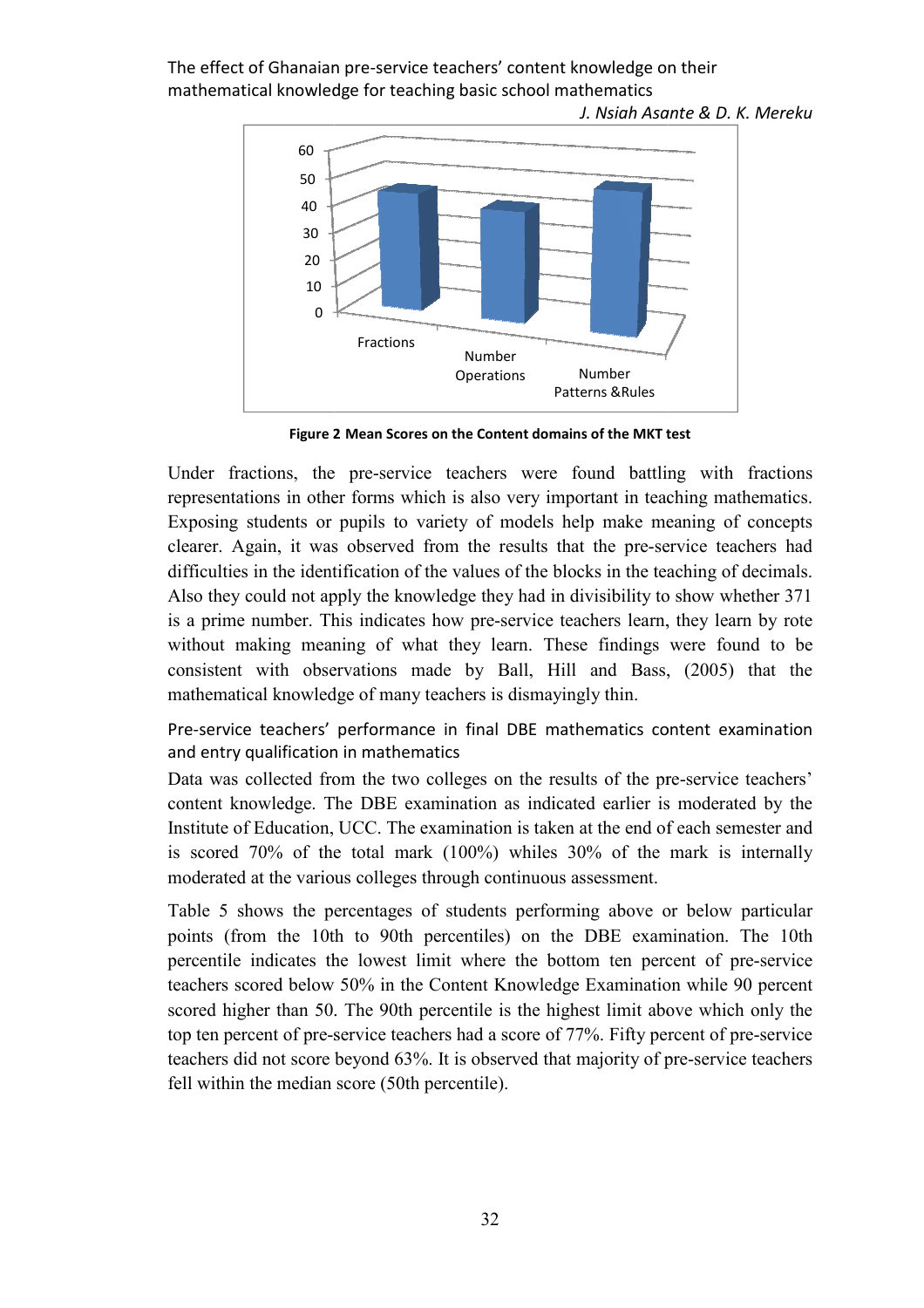| 10th       | 25 <sub>th</sub> | 50th       | 75th       | 90th       |
|------------|------------------|------------|------------|------------|
| Percentile | Percentile       | Percentile | Percentile | Percentile |
| 50         | 55               | 63         | 69         |            |

**Table 5 Percentile of Content Knowledge Scores** 

It is important to point out that the performance in the content knowledge examination is somehow better than the performance in the MKT test they took. More than half (61%) of the pre-service teachers entered the colleges with grades D and E. 26 of them entered with a grade B. This might explain the average performance being exhibited in their content knowledge test. On the highest grade scored since they enrolled in the DBE mathematics course 15 had had A; 15, B+; B, 28. 34 of them had had C and C+ with 7 having D. This reveals an improvement in performance in mathematics. The results therefore confirm the response the pre-service teachers gave that the DBE programme has added more value to their performance in mathematics. The scores of the content knowledge test and the MKT test as presented in Tables 5 and 1 respectively reveal a difference in the scoring rate. To verify whether or not a relationship existed between content knowledge and MKT the data was subjected to further analysis to test the hypothesis that "there is no significant relationship between content knowledge and MKT."

The correlation coefficient was calculated with the aid of the SPSS Computer software and a Spearman rho's correlation coefficient of .388 was observed to be significant at 0.01, thereby rejecting the null hypothesis that there is no significant relationship between content knowledge and MKT. The alternate hypothesis that there is a significant relationship between CK and MKT was accepted. Therefore it can be concluded that there is a positive moderate correlation between Content Knowledge and MKT.

It can be explained from the trend of results that content knowledge plays a positive role in the development of MKT. For instance, pre-service teachers who had higher marks were observed to be obtaining relatively better marks in the MKT test. This is clearly depicted in the scatter plot in Figure 3.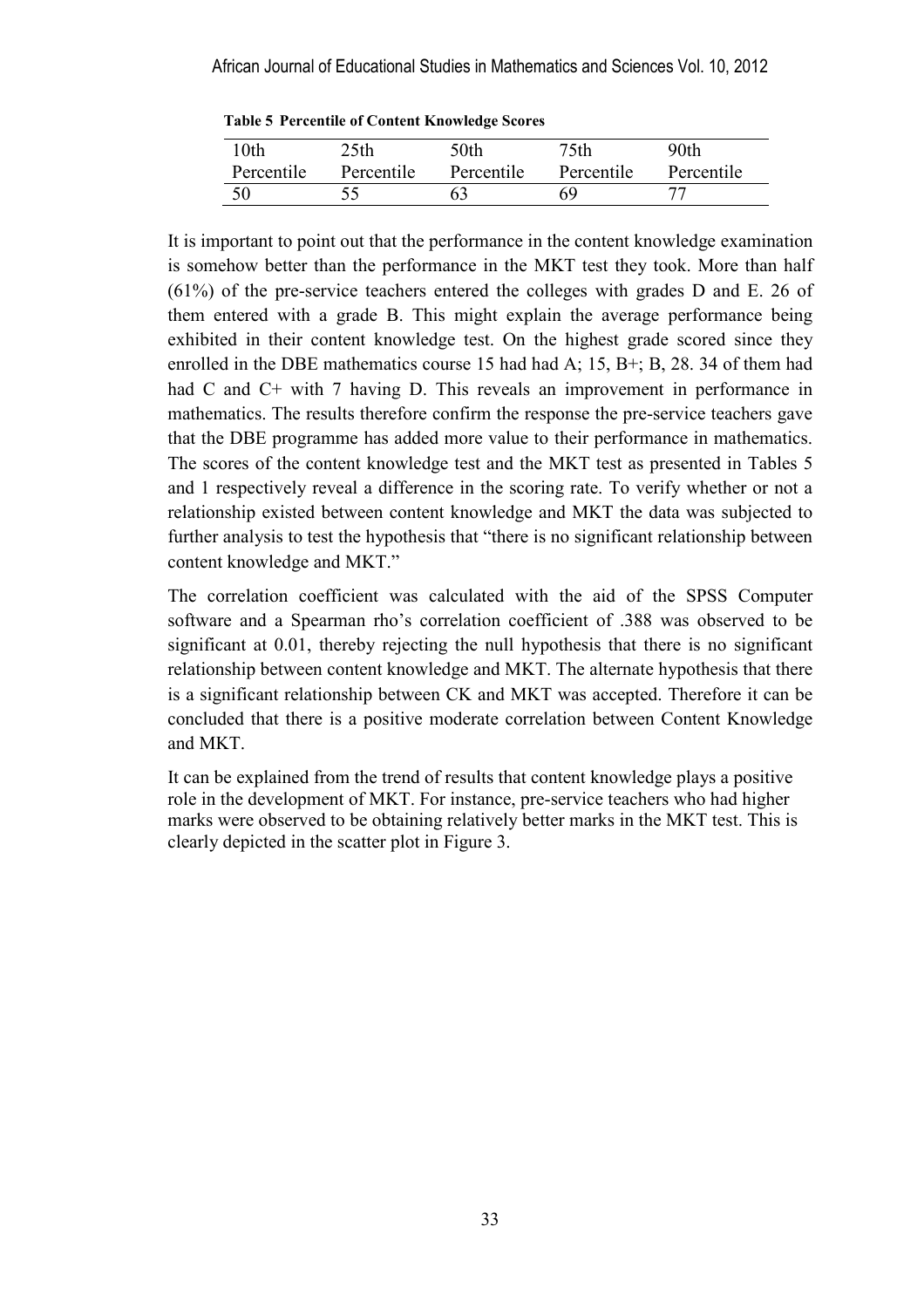The effect of Ghanaian pre-service teachers' content knowledge on their mathematical knowledge for teaching basic school mathematics *J. Nsiah Asante & D. K. Mereku* 



**Figure 3 Scatter plot of pre-service teachers' content knowledge and MKT** 

The scatter plot in Figure 3 illustrates a positive correlation in that the data points start from lower left to the upper right of the graph. This brings to the fore the power of the idea lunched by Shulman and his colleagues (1986a), that teaching demands content knowledge and is obvious which explains why Teacher Education division and stake holders in teacher education are eager to set requirements based on the common sense notion.

#### **Conclusion and recommendations**

The study revealed a relationship between the content knowledge and MKT of preservice teachers. It was observed that pre-service teachers who had higher marks in the CK examination obtained relatively better marks in the MKT test. It can be explained from the trend of results that content knowledge plays a positive role in the development of MKT. This therefore brings to fore the idea launched by Shulman and colleagues (1986a) that teaching demands content knowledge and is obvious. This explains why the Teacher Education Division and stakeholders in teacher education in Ghana have set requirements based on the common sense notion. The results of this study revealed that having a deep understanding of content knowledge is necessary but not sufficient to teach mathematics and it is not possible to teach mathematics effectively without having MKT as well. Ball, Bass, Sleep and Thames (2008) intimated that teaching requires not only content knowledge but also MKT, a specialized kind of content knowledge too often overlooked.

As indicated in this study, the pre-service teachers' knowledge in MKT of the three content domains is very thin. This is because the pre-service teachers' are not given more opportunities to practise what they learn as prospective teachers. On the whole these findings, as already indicated, are not surprising, given that the pre-service teachers have learned mathematics within the same system that so many are seeking to improve. The fact that their understanding is more rule-bound than conceptual, and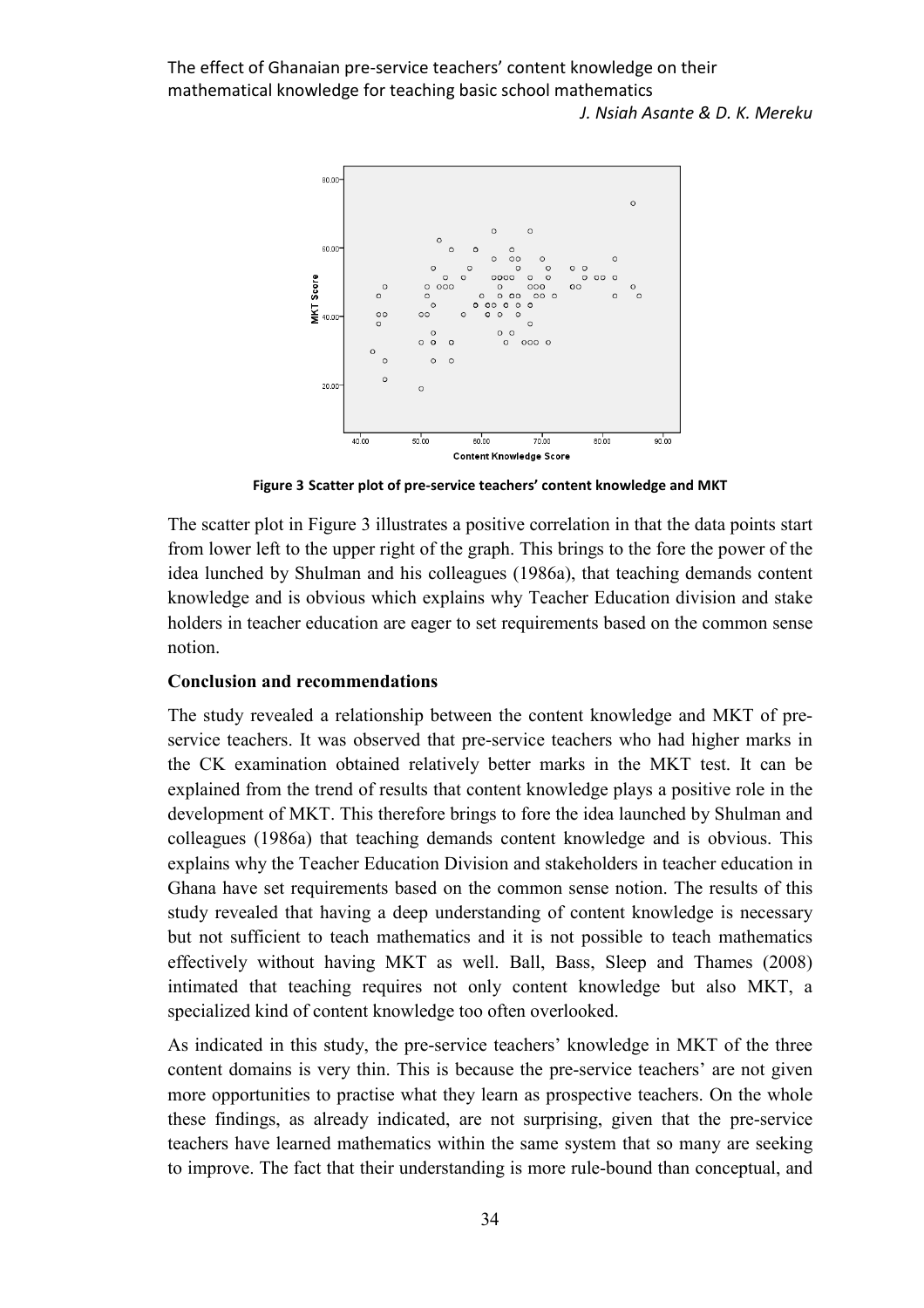more fragmented than connected, reflects the nature of the teaching and curriculum they had, like other Ghanaian adults, experienced in basic and secondary schools. However, if pre-service teachers are to be equipped with knowledge and skills to improve mathematics teaching and learning, they will have opportunities to revise and develop their own MKT.

It is recommended that remedial lessons be organised for pre-service teachers' to step up their content knowledge acquisition in order to improve their MKT. They should be given more opportunities to practise what they learn as prospective teachers. The focus should be on pre-service teachers mathematical knowledge required for teaching. In addition, pre-service teachers should be taught in ways that would expose them to different representation of ideas in variety of models. Ball et al (2005) stressed the importance of allowing pre-service teachers opportunities to review basic mathematical concepts, discuss other ways to solve problems, and exploring using various representations in order to support their content knowledge for teaching mathematics.

Finally, it is also recommended that other studies should be done in the other content domains of basic mathematics like algebra, geometry and measurement. Another important issue that needs to be further investigated in basic mathematics teacher education is the ways that the specialised mathematics knowledge for teaching can be developed.

### **References**

- Adegoke, K. A. (2003*). Capacity Building of Lead Teacher Training Institution in Sub-Saharan Africa: Ghana.* Retrieved August 5, 2008 from http://unesco.org/images/0014/0014341
- Adu, J. Acquaye, E. Buckle & Quansah, K. B. (2005). *Report of the 2007 National Education Assessment (NEA)*. Accra: Assessment Services Unit of the Curriculum Research and Development Division, GES
- Adu, J. Acquaye, E. Buckle & Quansah, K. B. (2007). *Report of the 2007 National Education Assessment (NEA).* Accra: Assessment Services Unit of the Curriculum Research and Development Division, GES.
- Akyeampong, A. K. with Furlong, D. (1999). Ghana: A baseline study of the teacher education system. *Muster Discussion Paper 4.* Sussex: Centre for International Education, University of Sussex.
- Anamuah-Mensah, J., Koomson, A. K., &Godwyll, E. F. (1996). *GNAT Commissioned Study on FCUBE policy document: Basic education sector improvement programme*. Accra: Ghana National Association of Teachers.
- Anamuah-Mensah, J., Mereku, D. K. and Asabere-Ameyaw, A. (2004). *Ghanaian Junior Secondary School Students' Achievement in Mathematics and Science: Results from Ghana's participation in the 2003 Trends in International Mathematics and Science Study*. Accra: Ministry of Education Youth and Sports.
- Antwi, M. K. (1992). *Education Society and Development in Ghana.*Accra; Unimax Publishers, Ltd.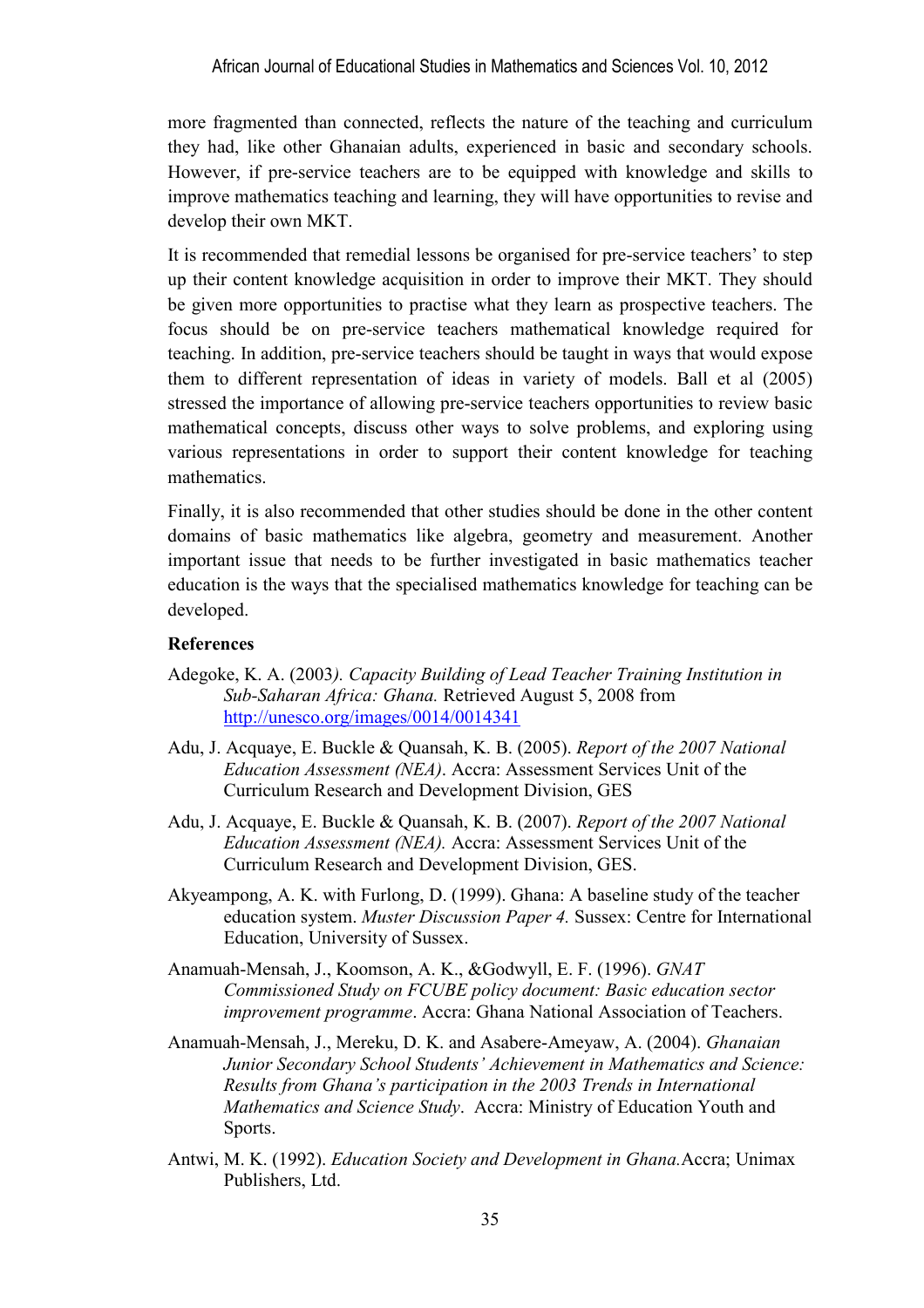*J. Nsiah Asante & D. K. Mereku* 

- Asiedu-Addo S.K. and Yidana I. (2000). Mathematics Teachers' Knowledge of the Subject Content and Methodology. *Journal for the Mathematical Association of Ghana.*12, 65-71.
- Ball, D. L. (1991). Teaching mathematics for understanding: What do teachers need to know about subject matter? In M. Kennedy (Ed.), *Teaching academic subjects to diverse learners* (pp. 63-83). New York: Teachers College Press.
- Ball, D. L. and Bass, H. (2000). Interviewing Content and Pedagogy in teaching and learning to teach: Knowing and using mathematics. In J. Boaler (Ed.), *multiple perspectives on the teaching and learning of mathematics*(pp. 83-104). Westport, CT: Ablex.
- Ball, D. Thames, M. Phelps, G. (2007). Content Knowledge for Teaching: What Makes It Special? *Journal of Teacher Education.*1-55.
- CRDD (2001). Performance of Pupils in Criterion-Referenced Test: 1992-1999. Accra: GES CRDD.
- Eshun, B. A. (1990). *Sex related differences in Mathematics Achievement of Secondary School Students*. (An unpublished paper). University of Cape Coast.
- Eshun, B. A. (1999). The pattern of Mathematical Achievement of Secondary School Student in Ghana.*Journal of Science and Mathematics Education*, 2,1, 2-3
- Hill, H. C., Rowan, B. and Ball, D. L. (2005).Effects of Teachers' Mathematical Knowledge for Teaching on Student Achievement.*American Educational Research Journal*; 42, 2, 371- 406.
- Hill, H., Ball, D. L. and Shilling, S. (2004). Developing Measure of Teachers' Mathematical Knowledge for Teaching.*Elementary School Journal 105, 11- 30.*
- Institute of Education, (2005).Three-Year Diploma in Basic Education Mathematics (Revised Syllabus). Cape Coast: UCC.
- Institute of Education, UCC (2006), Methods of Teaching Primary and JHS Mathematics. Diploma in Basic Education: Chief Examiner's Report. Cape Coast: Institute of Education, UCC
- Institute of Education, UCC (2007), Methods of Teaching Primary and JHS Mathematics. Diploma in Basic Education: Chief Examiner's Report. Cape Coast: Institute of Education, UCC
- McWilliam, H. O. A. &Kwamena- Po (1975).*The Development of Education in Ghana*, (New Ed), London:Longman Group Ltd.
- Mereku, K. D. (2004) 'Methods in Ghanaian Primary Mathematics Textbooks and Teachers' Classroom Practice', *Research in Mathematics Education, Volume 6.*(Papers of the British Society for Research into learning mathematics).pp157-173.
- Mereku, K. D., Amadehe, F. K. and Etsey K. (2005). *BECAS: Opportunity to learn English and Mathematics in Ghanaian Primary Schools*- A study conducted on behalf of GES, Curriculum Research and Development Division (CRDD) to facilitate the Basic Comprehensive Assessment System (BECAS) Accra.